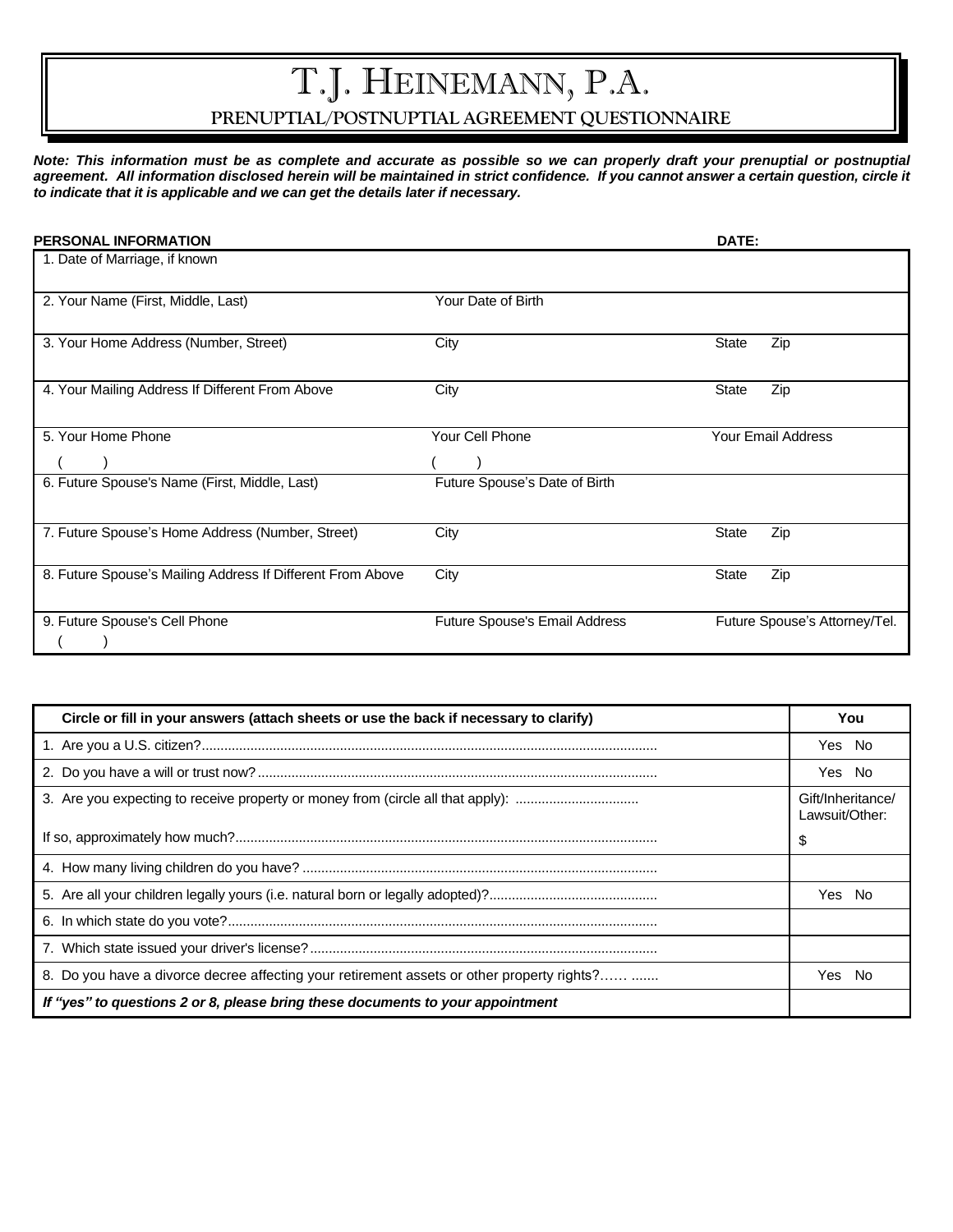#### **Page 2**

#### **FINANCIAL INFORMATION (attach additional sheets or use the back if necessary – approximate values are fine for now)**

#### 1. Do you own a home or any other real estate? Indicate which is your residence/homestead with "RES".

| Description and Location | Titled in whose name?<br>(Indicate if Jointly Owned) | Purchase<br>Price | Market<br>Value | Mortgage<br>Amount | Market Value<br>Mortgage<br>$\overline{\phantom{a}}$<br>Equity |
|--------------------------|------------------------------------------------------|-------------------|-----------------|--------------------|----------------------------------------------------------------|
|                          |                                                      |                   |                 |                    |                                                                |
|                          |                                                      |                   |                 |                    |                                                                |
|                          |                                                      |                   |                 |                    |                                                                |
|                          |                                                      |                   |                 |                    |                                                                |
|                          |                                                      |                   |                 | _                  |                                                                |

Total Net Value

#### 2. Do you own any other titled property such as a car, boat, airplane etc.?

| Description | Titled in whose name?<br>(Indicate if Jointly Owned) | Market<br>Value | Less<br>Mortgage       | Equity |
|-------------|------------------------------------------------------|-----------------|------------------------|--------|
|             |                                                      |                 |                        |        |
|             |                                                      |                 |                        |        |
|             |                                                      |                 |                        |        |
|             |                                                      |                 |                        |        |
|             |                                                      |                 |                        |        |
|             |                                                      |                 | <b>Total Net Value</b> |        |

#### 3. Do you have any checking accounts?

| Name of Bank | Titled in whose name?<br>(Indicate if Joint and/or Beneficiary Designated) | Approx.<br>Balance |
|--------------|----------------------------------------------------------------------------|--------------------|
|              |                                                                            |                    |
|              |                                                                            |                    |
|              |                                                                            |                    |
|              |                                                                            |                    |

Total Value

#### 4. Do you have any other interest-bearing accounts (savings, money market) and/or CD's?

| Name of Bank | Titled in whose name?<br>(Indicate if Joint and/or Beneficiary Designated) | Approx.<br>Balance |
|--------------|----------------------------------------------------------------------------|--------------------|
|              |                                                                            |                    |
|              |                                                                            |                    |
|              |                                                                            |                    |
|              |                                                                            |                    |
|              |                                                                            |                    |
|              | .                                                                          |                    |

Total Value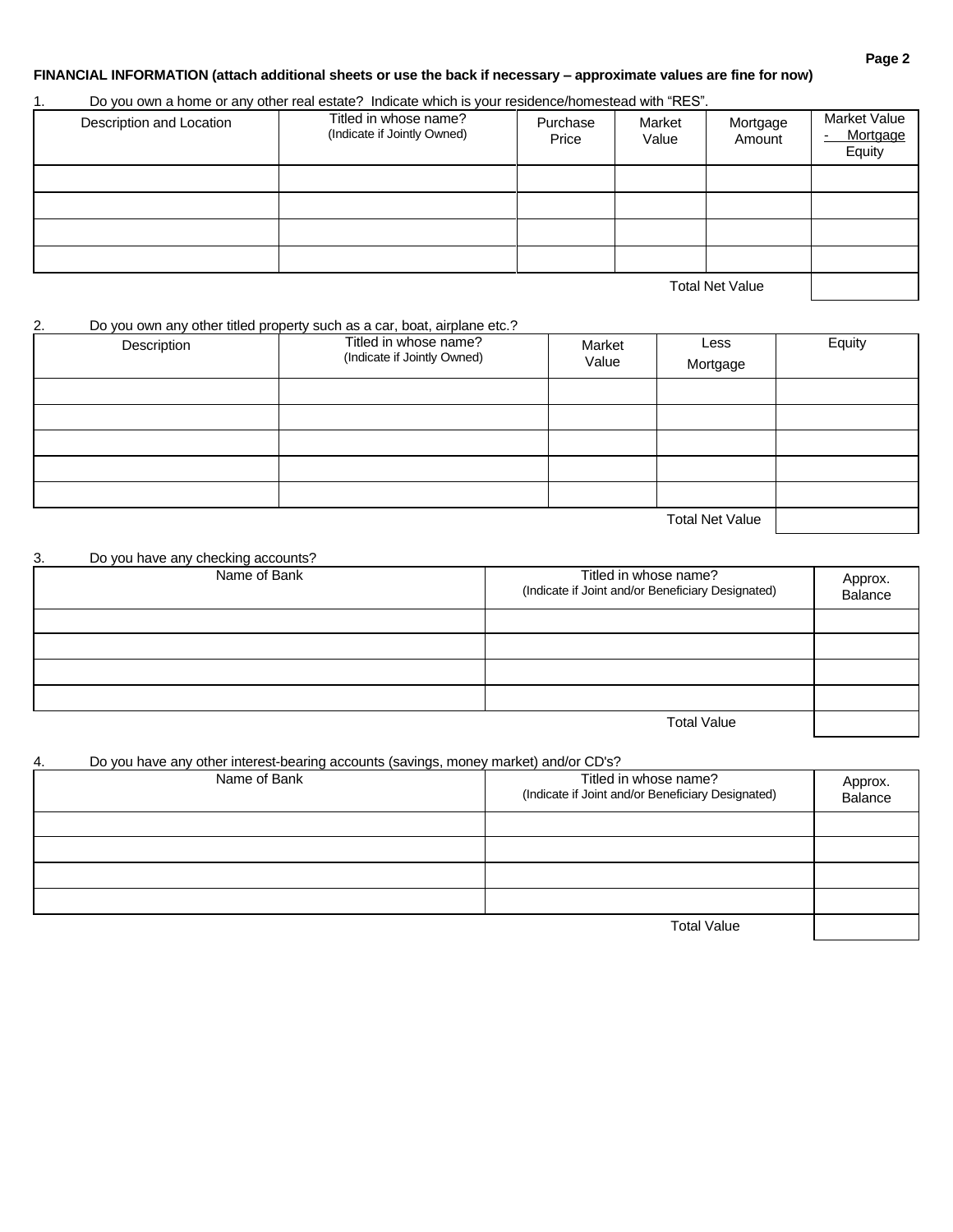#### **Page 3**

## 5. Do you own any stocks, bonds or mutual funds (including interests in closely held companies i.e. S-Corps, LLCs or partnerships)?

| Number<br>Shares | Name of Security or Institution | Titled in whose name?<br>(Indicate if Joint and/or Beneficiary Designated) | <b>Purchase Price</b> | <b>Current Value</b> |
|------------------|---------------------------------|----------------------------------------------------------------------------|-----------------------|----------------------|
|                  |                                 |                                                                            |                       |                      |
|                  |                                 |                                                                            |                       |                      |
|                  |                                 |                                                                            |                       |                      |
|                  |                                 |                                                                            |                       |                      |
|                  |                                 |                                                                            |                       |                      |
|                  |                                 |                                                                            | <b>Total Value</b>    |                      |

### 6. Do you have any IRAs, pension plans or profit-sharing plans?

| Description/Location | Designated Beneficiaries and Alternates | Current<br>Value |
|----------------------|-----------------------------------------|------------------|
|                      |                                         |                  |
|                      |                                         |                  |
|                      |                                         |                  |
|                      |                                         |                  |
|                      | <b>Total Value</b>                      |                  |

#### 7. Do you have any life insurance policies and/or annuities?

|                 |         |              |                                        |                                  | Death Benefit |
|-----------------|---------|--------------|----------------------------------------|----------------------------------|---------------|
| Name of Company | Insured | Policy Owner | 1 <sup>st</sup> Designated Beneficiary | 2 <sup>nd</sup> Designated Bene. |               |
|                 |         |              |                                        |                                  |               |
|                 |         |              |                                        |                                  |               |
|                 |         |              |                                        |                                  |               |
|                 |         |              |                                        |                                  |               |
|                 |         |              |                                        |                                  |               |
|                 |         |              |                                        | <b>Total Value</b>               |               |

| 8. | Does anyone owe you money? |                  |
|----|----------------------------|------------------|
|    | Description                | Approx.<br>Value |
|    |                            |                  |
|    |                            |                  |
|    |                            |                  |
|    | <b>Total Net Value</b>     |                  |

#### 9. Do you have any special items of value such as coin collections, antiques, jewelry, etc.?

| Description            | Approx.<br>Value |
|------------------------|------------------|
|                        |                  |
|                        |                  |
|                        |                  |
|                        |                  |
| <b>Total Net Value</b> |                  |

10. What is the approximate total value of all your remaining personal property--whatever you own that has not been included above? (clothes, furniture, etc.) Just estimate.................................................................................................................\$ \_\_\_\_\_\_\_\_\_\_\_\_\_\_\_\_\_\_\_\_\_\_